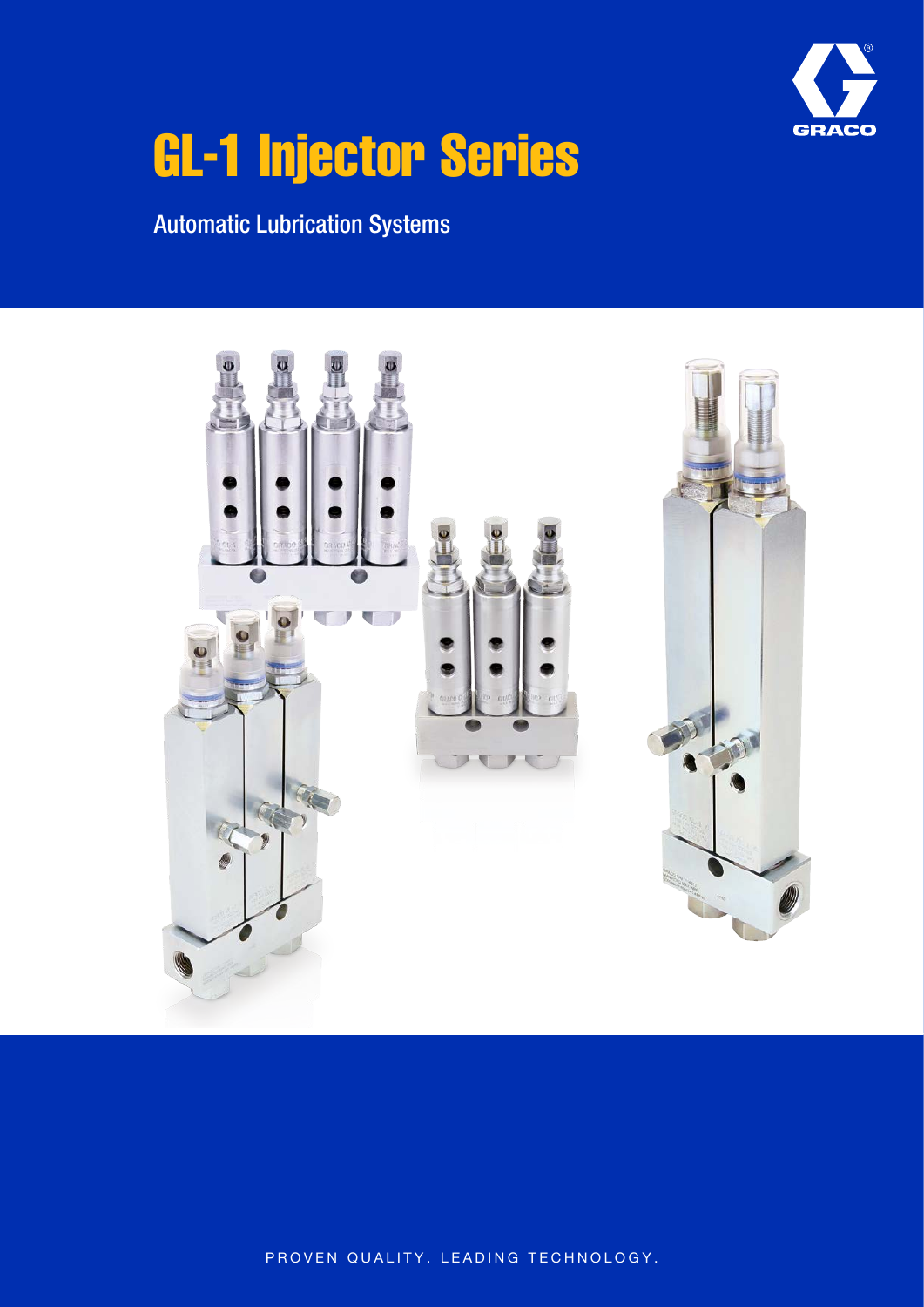# GL-1 Series Injectors – Heavy-Duty Performance

# Graco quality provides consistent performance in rugged environments.

- More operating pressure to the grease point
- No vent holes to leak lubricants
- Fully-enclosed press fittings

# *Injector Covers*

Clear, polycarbonate covers protect cycle pin indicators from contamination. (Included with GL-1 X and GL-1 XL models)

### *Hex-Head Adjustment Nut*

Heavy-duty hex-head nut makes output adjustments simple.

### *Unibody Design*

Rugged, single-piece body for use in harsh environments.

### *GL-1 Manifold*

414bar (6.000psi), 3/8" NPT port manifolds fit pre-existing mounting patterns.

# *Output Spectrum Sleeves*

Colour-coded spacers enable simple, targeted output volume.

# Technical Specifications

|                            | GL-1 / GL-1 HCP                                              | $GL-1X$                                                      | GL-1 XL                                                      |
|----------------------------|--------------------------------------------------------------|--------------------------------------------------------------|--------------------------------------------------------------|
| Maximum operating pressure | 241bar (3.500psi)                                            | 414bar (6.000psi)                                            | 414bar (6.000psi)                                            |
| Minimum operating pressure | 128bar (1.850psi)                                            | 128bar (1.850psi)                                            | 128bar (1.850psi)                                            |
| Reset pressure             | 41bar (600psi)                                               | 69bar(1.000psi)                                              | 69bar(1.000psi)                                              |
| Output volume per cycle    | $0.13 - 1.31$ c <sup>3</sup> (0.008 - 0.08 in <sup>3</sup> ) | $0.25 - 1.31$ c <sup>3</sup> (0.015 - 0.08 in <sup>3</sup> ) | $0.57 - 5.0$ c <sup>3</sup> (0.035 - 0.305 in <sup>3</sup> ) |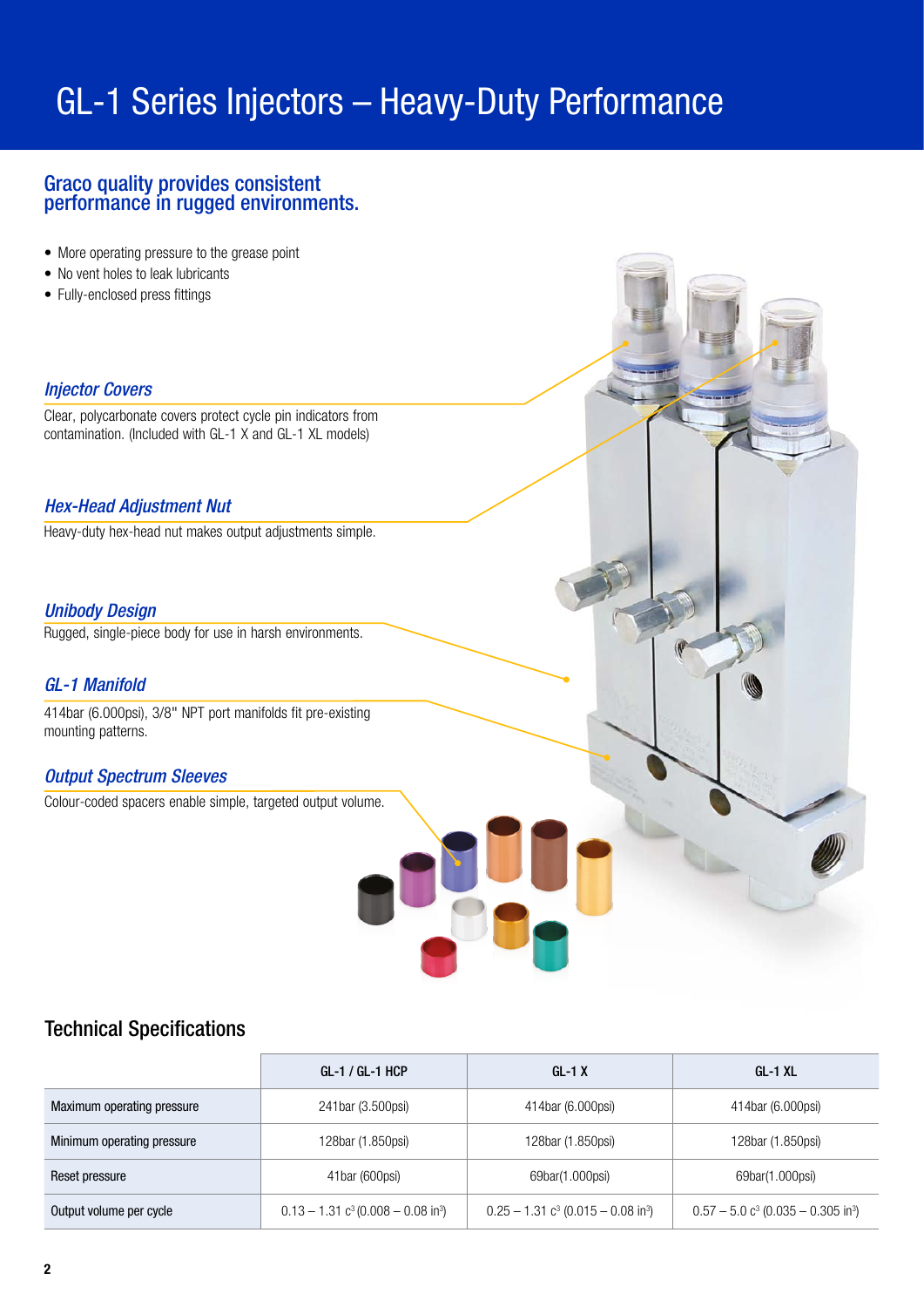# Ordering Information



# GL-1 Injector Dimensions

| А | 134.6 mm (5.3 in) |
|---|-------------------|
| B | 175.3 mm (6.9 in) |
| c | 241.3 mm (9.5 in) |
| n | 43.2 mm (1.7 in)  |



# GL-1 Manifold Dimensions

| A | $63.5$ mm $(2.5)$ in        |
|---|-----------------------------|
| B | 76.2 mm (3.0 in)            |
| c | 106.7 mm $(4.2 \text{ in})$ |
| D | 139.7 mm (5.5 in)           |
| F | 170.2 mm (6.7 in)           |
| F | 203.2 mm (8.0 in)           |

# GL-1 Injectors and Manifold Assemblies

|                                             | $GL-1$ | GL-1 HCP | $GL-1 X$ | $GL-1$ XL |
|---------------------------------------------|--------|----------|----------|-----------|
| One-point assembly                          | 114901 | 24X401   | 24X801   | 24X811    |
| Two-point assembly                          | 114902 | 24X402   | 24X802   | 24X812    |
| Three-point assembly                        | 114903 | 24X403   | 24X803   | 24X813    |
| Four-point assembly                         | 114904 | 24X404   | 24X804   | 24X814    |
| Five-point assembly                         | 114905 | 24X405   | 24X805   | 24X815    |
| Six-point assembly                          | 117206 | 24X406   | 24X806   | 24X816    |
| Single replacement<br>injector, no manifold | 114909 | 24X153   | 24X807   | 24X817    |

# Injector Accessories

|                                   | $GI -1$ | GL-1 HCP | $GI - 1X$ | GL-1 XL   |
|-----------------------------------|---------|----------|-----------|-----------|
| Injector cover kit, polycarbonate | 17L754  | 171754   | 171754*   | $171755*$ |
| Injector crossport kit            | 115120  |          | 115120    | 115120    |

\*Included with every GL-1 X and GL-1 XL injector.

# Output Spectrum Sleeves

| GL-1 Output Target       | <b>Output Target Ratio</b> |              | Colour       | 10-Pack            |
|--------------------------|----------------------------|--------------|--------------|--------------------|
| $cc$ (in <sup>3</sup> )  | From Minimum               | From Maximum |              | <b>Part Number</b> |
| <b>GL-1 Injectors</b>    |                            |              |              |                    |
| 0.1(0.01)                | 1.0                        | 0.10         | N/A          | N/A                |
| 0.5(0.03)                | 2.0                        | 0.50         | Red          | 17K601             |
| 0.8(0.05)                | 3.0                        | 0.60         | Silver       | 17K602             |
| 1.0(0.06)                | 4.0                        | 0.80         | Gold         | 17K603             |
| 1.3(0.08)                | 5.0                        | 1.00         | Green        | 17K604             |
| <b>GL-1 X Injectors</b>  |                            |              |              |                    |
| 0.3(0.01)                | 1.0                        | 0.20         | N/A          | N/A                |
| 0.5(0.03)                | 2.0                        | 0.40         | Red          | 17K601             |
| 0.7(0.04)                | 3.0                        | 0.50         | Silver       | 17K602             |
| 0.8(0.06)                | 3.3                        | 0.60         | Gold         | 17K603             |
| 1.2(0.07)                | 5.0                        | 0.75         | Green        | 17K604             |
| <b>GL-1 XL Injectors</b> |                            |              |              |                    |
| 0.6(0.04)                | 1.0                        | 0.10         | N/A          | N/A                |
| 0.8(0.05)                | 1.5                        | 0.15         | Red          | 17K601             |
| 1.0(0.06)                | 2.1                        | 0.25         | Silver       | 17K602             |
| 1.5(0.09)                | 2.8                        | 0.30         | Gold         | 17K603             |
| 2.0(0.12)                | 3.4                        | 0.40         | Green        | 17K604             |
| 2.0(0.13)                | 3.9                        | 0.45         | <b>Black</b> | 17N453             |
| 2.5(0.15)                | 4.3                        | 0.50         | Purple       | 17N454             |
| 3.0(0.18)                | 5.4                        | 0.60         | Blue         | 17N455             |
| 3.5(0.21)                | 6.4                        | 0.75         | Orange       | 17N456             |
| 4.0(0.24)                | 7.5                        | 0.90         | <b>Brown</b> | 17N457             |
| 5.0(0.30)                | 8.6                        | 1.00         | Yellow       | 17N458             |

*17N455*